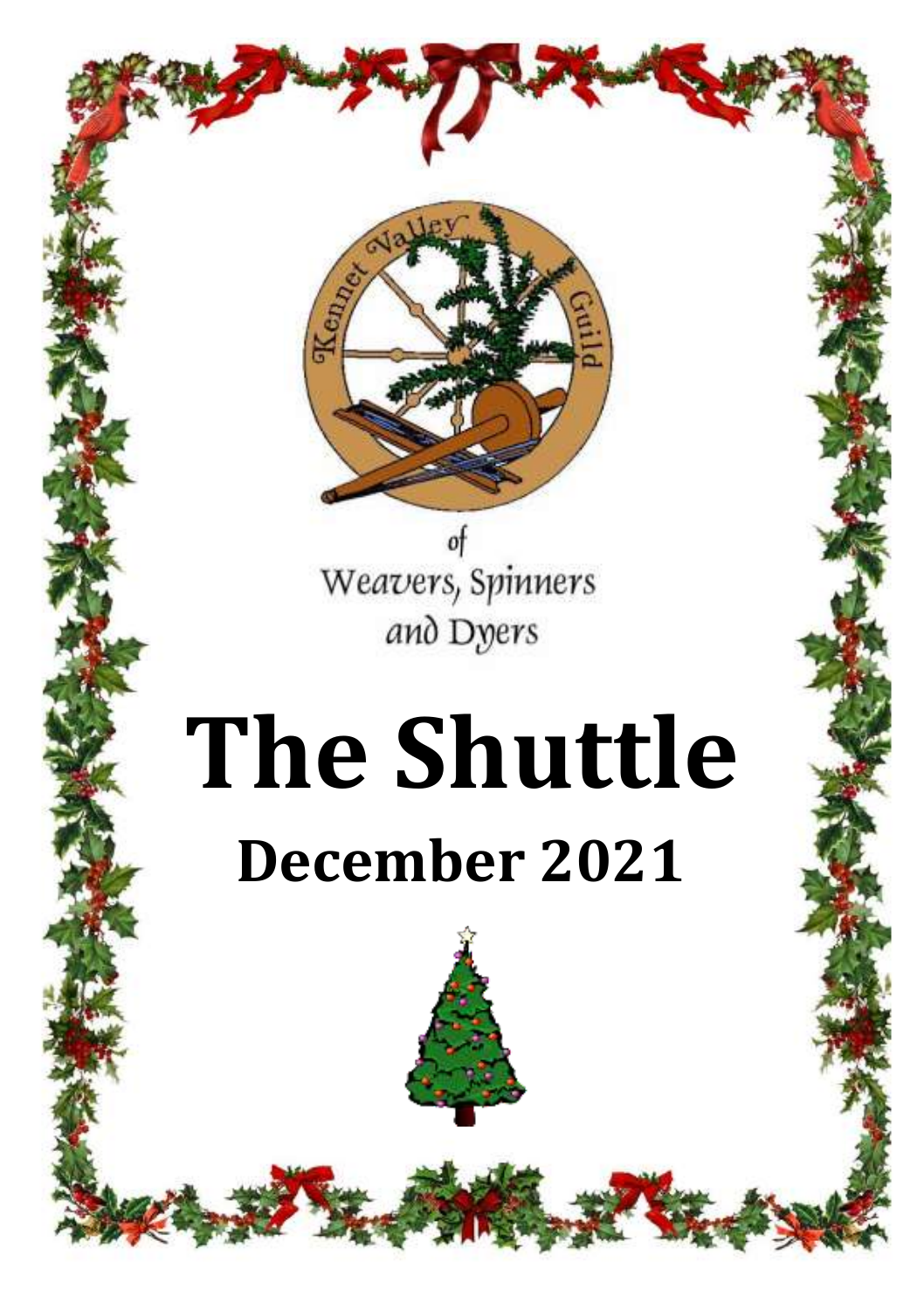# **NOTE FROM THE EDITOR**

This edition of the Shuttle is still in the same format as last quarter, as we are still not printing copies. Although we are holding meetings there are still a lot of members who are not able to get to meetings, and so are not able to pick up copies by hand. In view of this the committee has decided to stay with electronic copies this quarter.

We will let you know as and when this will alter.

Lynne Harper, Shuttle Editor

| Fri 10 <sup>th</sup> December                                                                                       | Zoom Chat: 10:30 start                                                                                                                     |
|---------------------------------------------------------------------------------------------------------------------|--------------------------------------------------------------------------------------------------------------------------------------------|
| Sat 1 <sup>st</sup> January                                                                                         | <b>New Year Zoom: 11:00 start.</b><br>Instead of a January meeting, as it is New Year's Day.                                               |
| Sat 6th February                                                                                                    | <b>Guild Meeting at Greenham: 10:30 start</b><br>Social gathering, also celebrating Ruth's MBE – with cake                                 |
| Sat 6 <sup>th</sup> March                                                                                           | <b>Guild Meeting at Greenham: 10:30 start</b><br><b>'What Kathleen Did!'</b> A memorial to Kathleen, looking at her<br>work and notebooks. |
| Sat 3 <sup>rd</sup> April                                                                                           | Guild Meeting & AGM – Shared Lunch<br>A.M. AGM<br>P.M. Social                                                                              |
| Sat 1 <sup>st</sup> May                                                                                             | <b>Guild Meeting</b><br>'From Fleece to Pleats' - Paul Henry, Kilt Maker                                                                   |
| Sat 5 <sup>th</sup> June                                                                                            | <b>Guild Meeting</b><br>'History of Knitting 1800 - 1945' - Joyce Meader                                                                   |
| Dates and times for Zoom 'Chat' sessions may change, please watch your emails and<br>the Facebook page for details. |                                                                                                                                            |

## **FOR YOUR DIARY**

## **GUILD MEETINGS**

Guild meetings are, once again, happening in person at Greenham, but this may, of course, alter if lockdowns are re-introduced. Members are requested to follow any requests with respect to social distancing, masks and similar. There will still be some Friday Morning Zoom meetings each month, the precise details are arranged each month. If you want to join any of these, please let Nicky, the webmaster, [kvgwebmaster@gmail.com](mailto:kvgwebmaster@gmail.com) know so that she is able to send you an invitation to the events.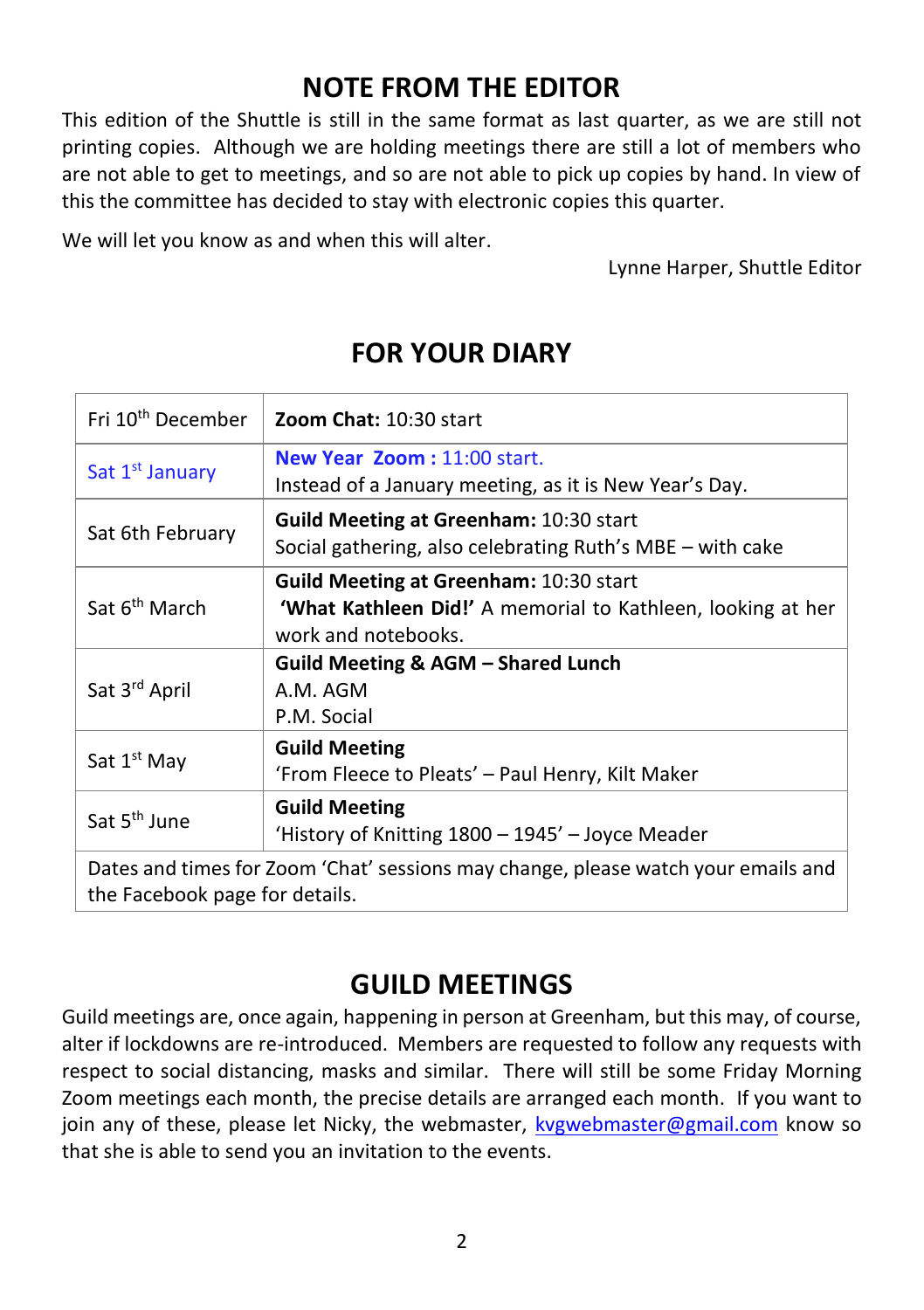# **GUILD DEMONSTRATIONS and GUILD COURSES**

The Guild is once again beginning to be invited to some events to demonstrate spinning and weaving. The late autumn saw a few events, but these are now over. Hopefully more will appear in the spring.

At the moment no future courses or workshops have been arranged. We are in need of a volunteer to take on Guild Courses/workshops so that Guild members will be able to partake in some during 2022. If you are interested in this role, please contact Pat Christmas.

# **CHAIRMAN'S CHAT**

Dear members,

It was great to see so many of you at our October and November meetings. I hope you all enjoyed yourselves as much as I did, meeting up with friends again.

Many congratulations to our trophy winners and to all of you who entered the competitions as it must have been very tough to judge all the marvellous entries at the November meeting. See the trophies section for details of the winners. Hannah Lewington was presented, at last, with the Christmas trophy from last year.

Doctor David Peacock joined our meeting to give a very interesting talk about Jack of Newbury and the cloth of Newbury we saw lots of slides showing where he lived in Newbury town centre and many historical facts.

I don't seem to have had much time for spinning as I've been decorating and the less said about that the better! I'm still not quite finished yet so have only managed to knit squares for Rosie's charity blankets. If any of you would like to knit some squares, I know Rosie is very thankful for any donations.

Lastly the demonstrating at Bozedown Alpaca farm was a very enjoyable day. We were given loads of fibre to spin and of course there was loads left over for the next time. I would like to thank Stef, Jenny Gribble and Lynne Bond for their marvellous company and making the day so much fun!

I wish you all a very merry Christmas and a happy new year

**Pat Christmas**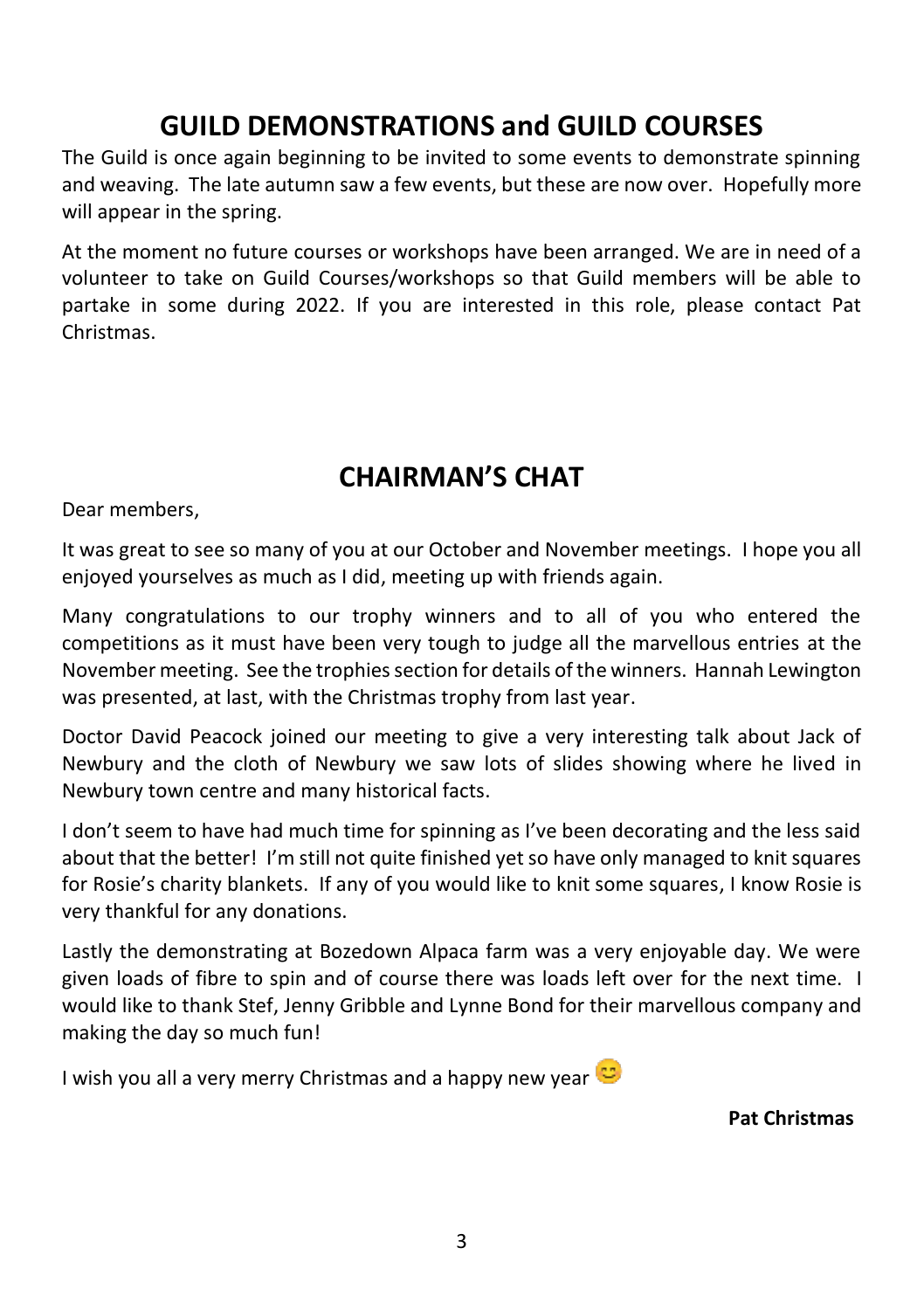# **COLLECTION OF MEMBERSHIP FEES 2022**

The date (19<sup>th</sup> December) by which you were asked to pay membership fees for 2022 is not far away, but some of you have not yet done so. Hopefully this is just forgetfulness, and you will be joining us again next year. This is just a gentle reminder, Pam has emailed out membership forms, and details for payment.

**The membership fees for 2022 are the same as last year**:

| Individual:            | £20.25 |
|------------------------|--------|
| Family:                | £25.25 |
| <b>Senior Citizen:</b> | £15.25 |

#### **Membership Forms and Payment**

All members will be required to complete a new membership form for 2022. We would prefer that as many fees as possible are paid via a bank transfer directly to the KVGWSD account although we will accept cheques from those who are not able to pay in this way. **We will not be accepting cash payments this year**.

If you have lost the electronic membership form, and the details of the KVGWSD bank account for a BACS transfer, please contact me at the [kvgtreasurer1@gmail.com](mailto:kvgtreasurer1@gmail.com) email address. **Janet Dunbar**

## **JOURNAL SUBSCRIPTIONS 2022**

We just want to remind you that the Committee has agreed that, as in 2021, the Guild will not be taking out a group Journal subscription for 2022 but will encourage members to take out an individual subscription directly with the Association. A discounted rate is available if you are a Guild member, and this will ensure that you get your copy promptly.

The online subscription form can be found at: <https://journalwsd.org.uk/subscribe>

# **What the Association of Guilds of Weavers Spinners and Dyers (AGWSD) does.**

The Association was set up in 1955 by 10 guilds to provide mutual support and they also produced The Journal. It is run by a committee of volunteers from various guilds around the country and is known known as the GPC (general purposes committee).

There is also the Journal Editorial Committee (JEC) which is separate but there is cross representation, where the chair of JEC sits on GPC and vice versa. The Editorial committee are volunteers but there is a paid designer. The Journal is published every 3 months & the Newsletter every 2-3 months.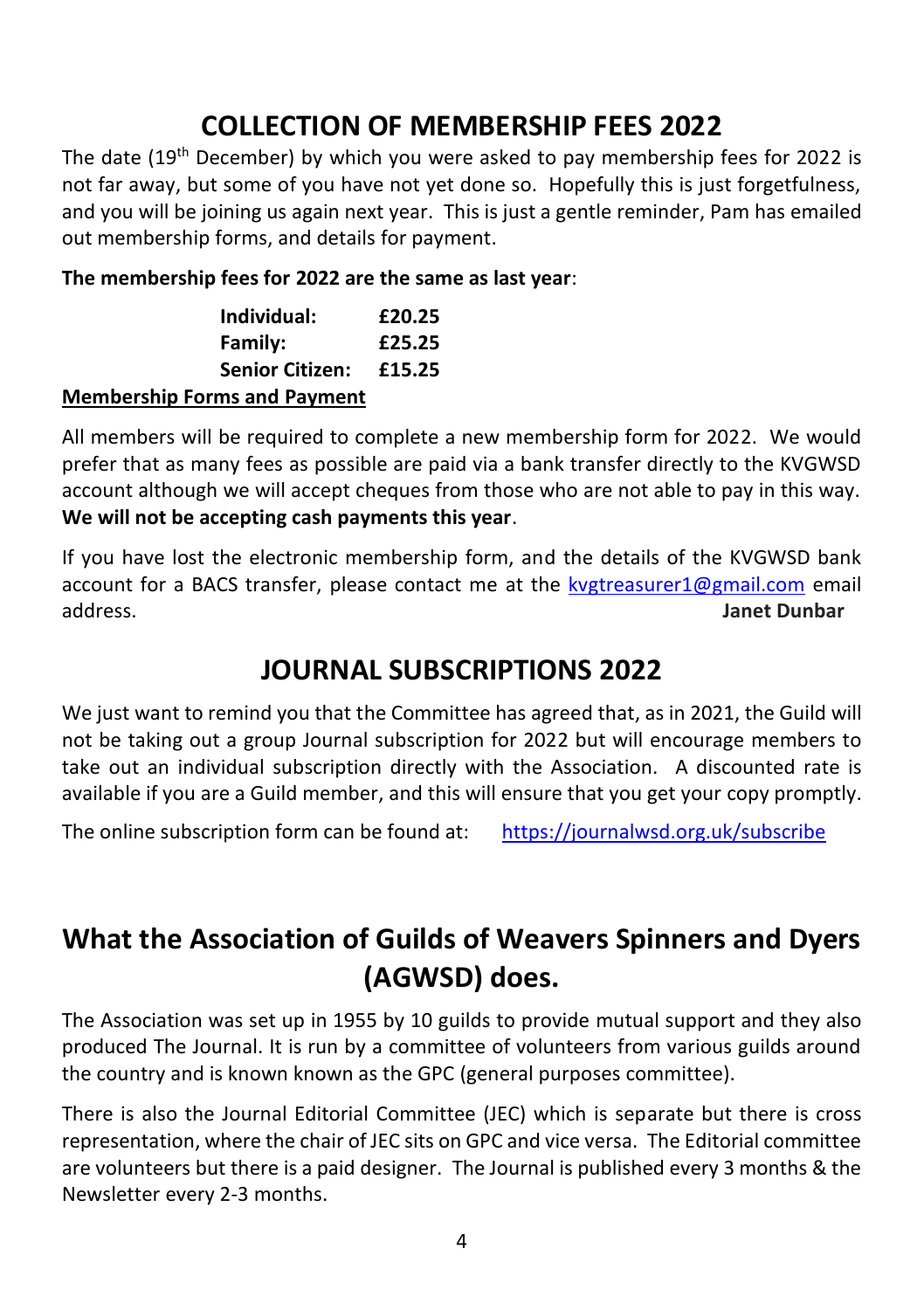The ASWSD provides public liability insurance for all member guilds. There is a website list of all member guilds with contact details and links to their websites Guidance on various areas – e.g. health and safety, risk assessment and roles of committee members.

They award Certificate of achievement in spinning, weaving, and dyeing and the Foundation certificate in spinning. They can fund bursaries to attend summer school and to undertake certificates. Summer school is organised every two years and the Guilds gathering every 2 years between summer school. An exhibition is held every two years during the autumn of the guilds gathering.

We actually get quite a lot for our affiliation fees!

## **GUILD TROPHIES**

Finally, we're back! The Guild has lots of trophies and it will be great to be able to award them again.

There were two trophies awarded before we were able to meet up again. These were the Christmas trophy, won by Hannah with her beautiful shawl, and the June Young Trophy for service to Guild, won by Nicky for her pivotal role in keeping us all connected through Zoom meetings, the Website and the Facebook page during the pandemic. These trophies were able to be voted for remotely but that wasn't really possible with the others. Hannah was actually presented with hers at the November meeting, even though that



*Hannah receiving the 2021 Christmas Trophy* 



meant that she only gets to keep the trophy for one month!

Happily, the exhibition was able to go ahead, and I was very surprised to win the Chairman's trophy with Drusilla dragon. She is needlefelted and wet felted and, although the main body is white Corriedale, the top coat was made with

> fibres dyed with landscape dyes.

*Drusilla Dragon wins the Chairman's trophy, voted for by the public.*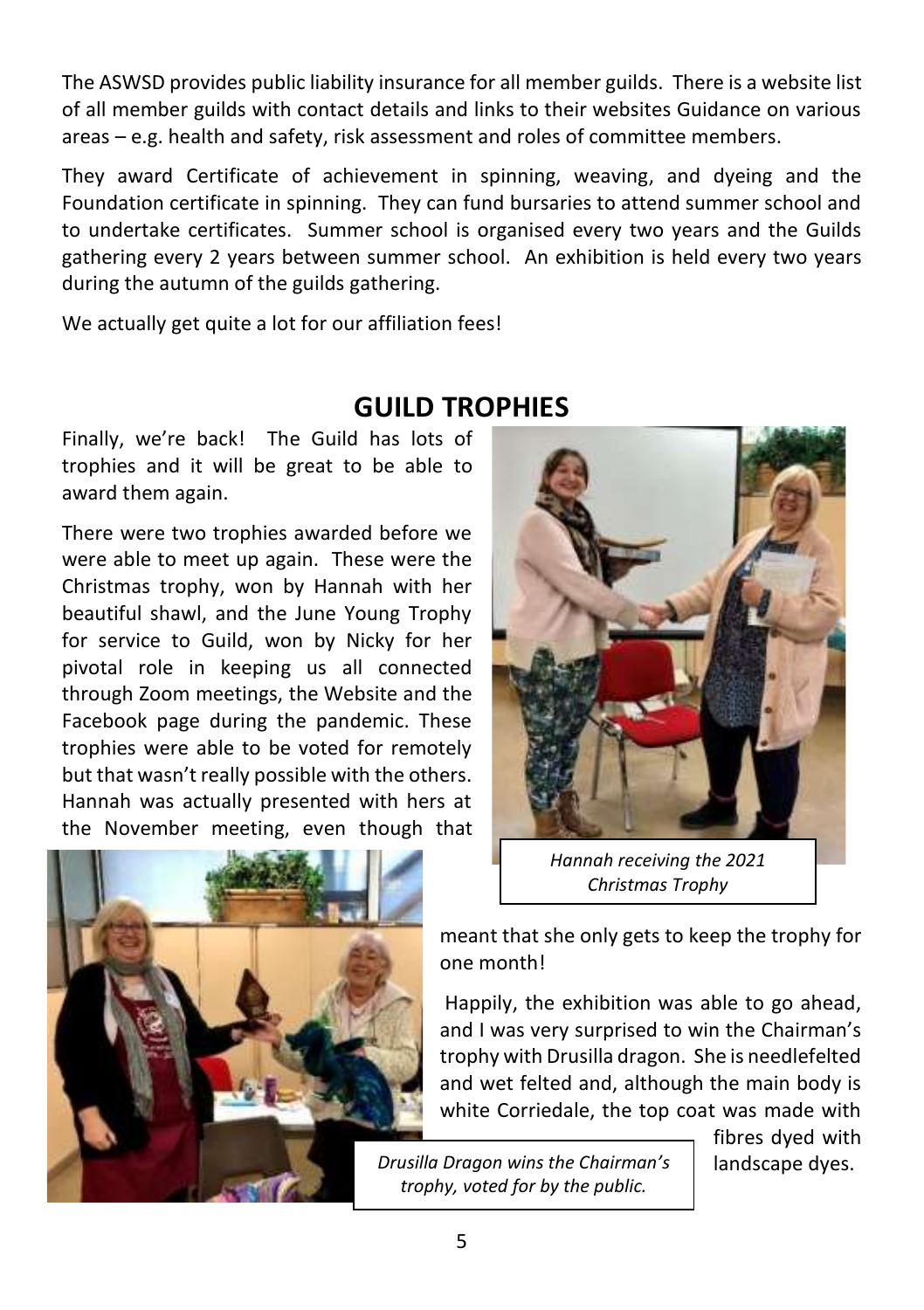Once we were able to meet up again, I decided that it would be good to sort out all the trophies and get them back into some sort of pattern. Hence the four competitions on one day! These were for:



Unfortunately, after setting up all of this I was unable to be at the November meeting. Happily for me, Lynne was able to step into the breach and, from the photos that I have seen, organised it beautifully on the day. Thanks Lynne!

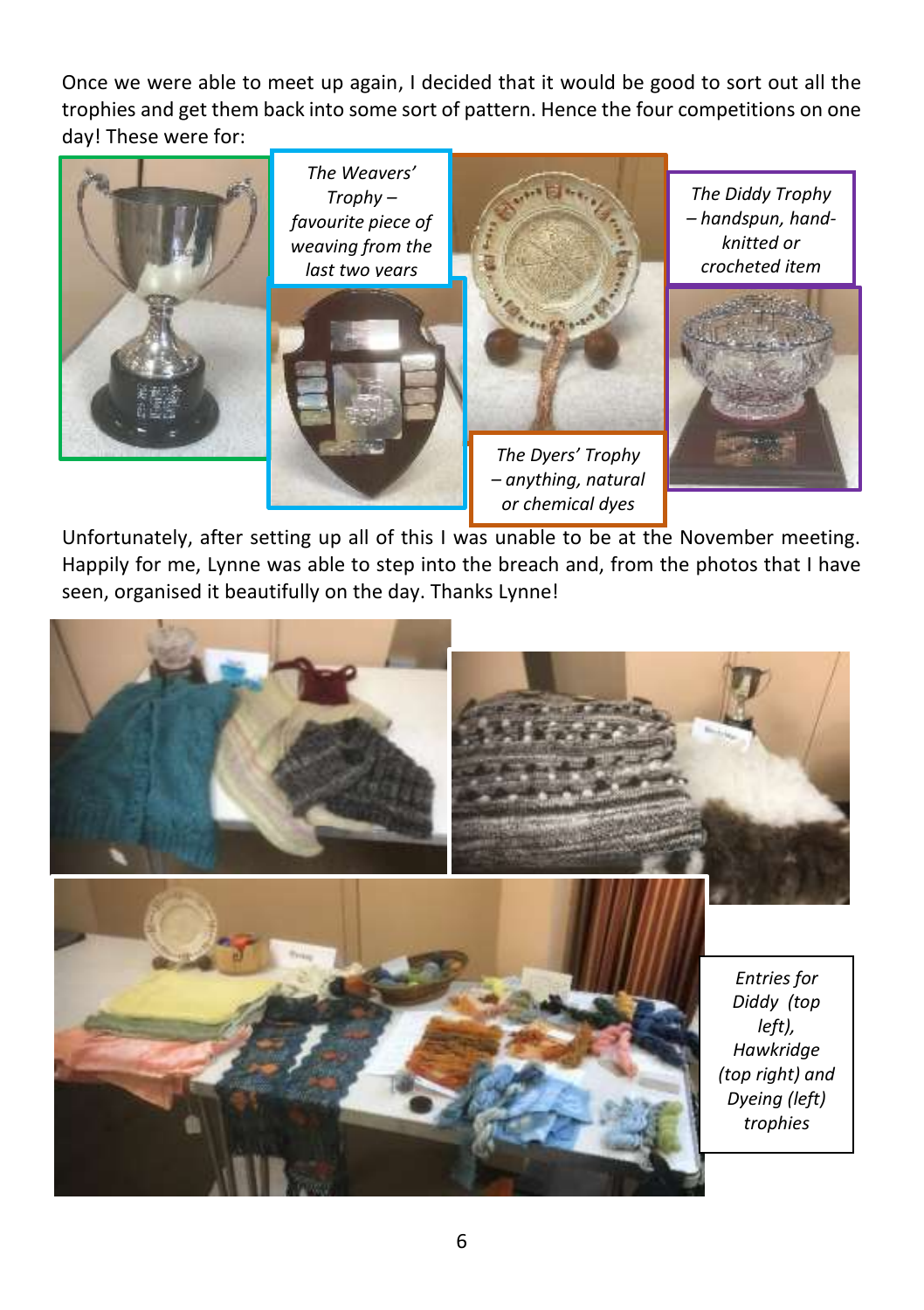I was thrilled to see so many entries and many, many congratulations to the four winners who were:

**The Diddy trophy** - Hannah Lewington with another beautiful shawl.

**The Hawkridge trophy** – Linda Scurr with her wonderful giant cushion, unfortunately Linda was not present to see her success.

**The Weavers' trophy** - Marian Proctor with her gorgeous skirt.

**The Dyers' trophy** – Anne Reddan with her amazing display of Summer dyeing.





*Rosie presenting the Weavers' trophy to Marion*



*Maggie presenting the Dyers' trophy to Anne*

So, we are now back on track, and I am really looking forward to seeing all of the entries for the fashion parade at the Christmas meeting and to seeing who wins the Christmas trophy this year.

*Meg presenting the Diddy trophy to Hannah*

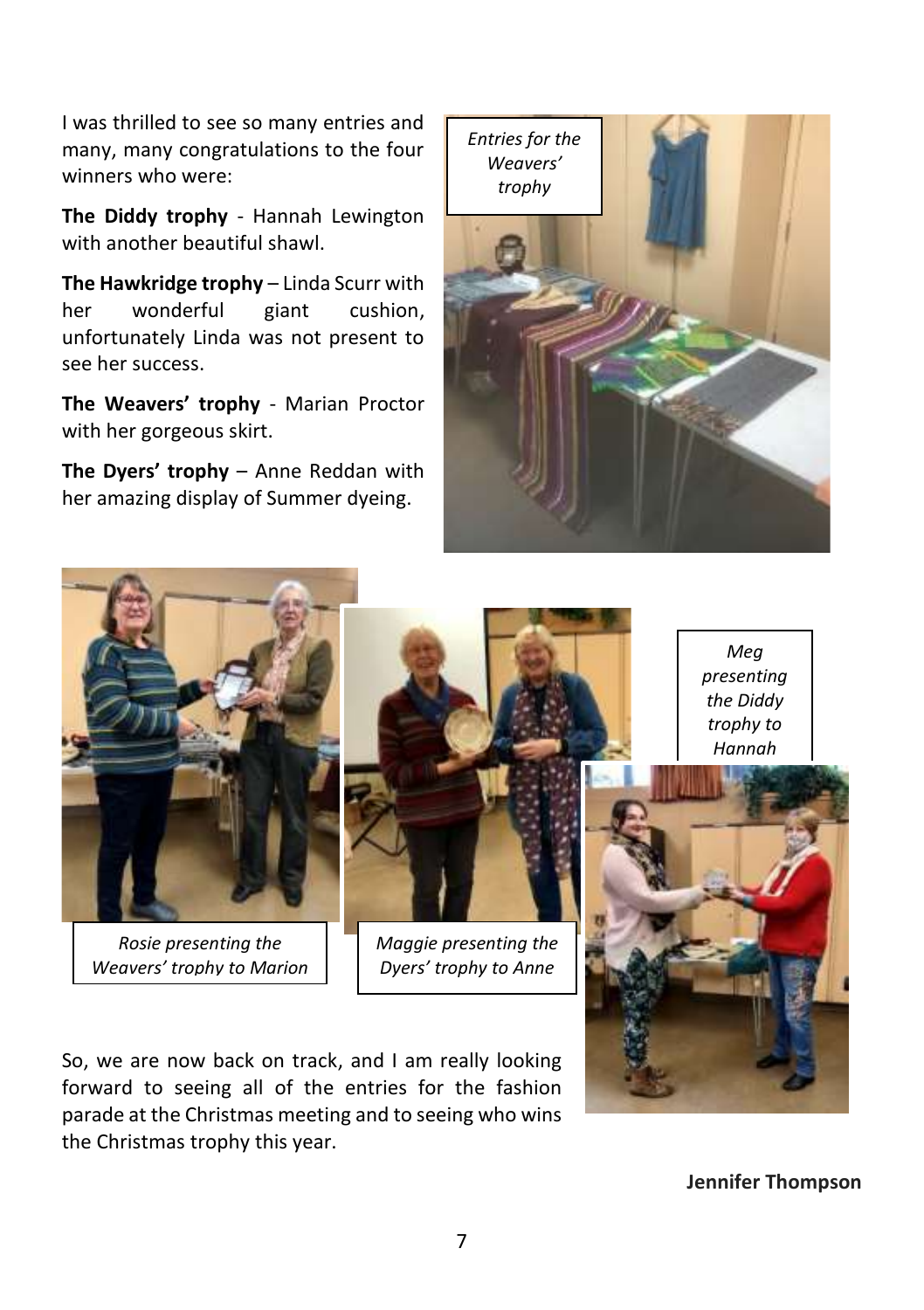# **ARTICLES**

#### **Latest Charity Donations.**



Today (3rd Nov) another parcel left for Christian Hope International containing 5 blankets, 15 jumpers, 1 scarf, 1 cowl, 3 mittens, 7 socks and 54 hats!! A very big thank you to all of you who made things. Many of you will have seen Gill bringing in a big Iceland bag full of goodies! Meg has been busy since the October meeting putting together blankets and knee rugs with the help of Gin of course there to supervise!!

At Southern Wool she put out a pattern for knitting squares and on Sunday morning had to get more printed!! One lady was taking it to her knitting group later that week. We shall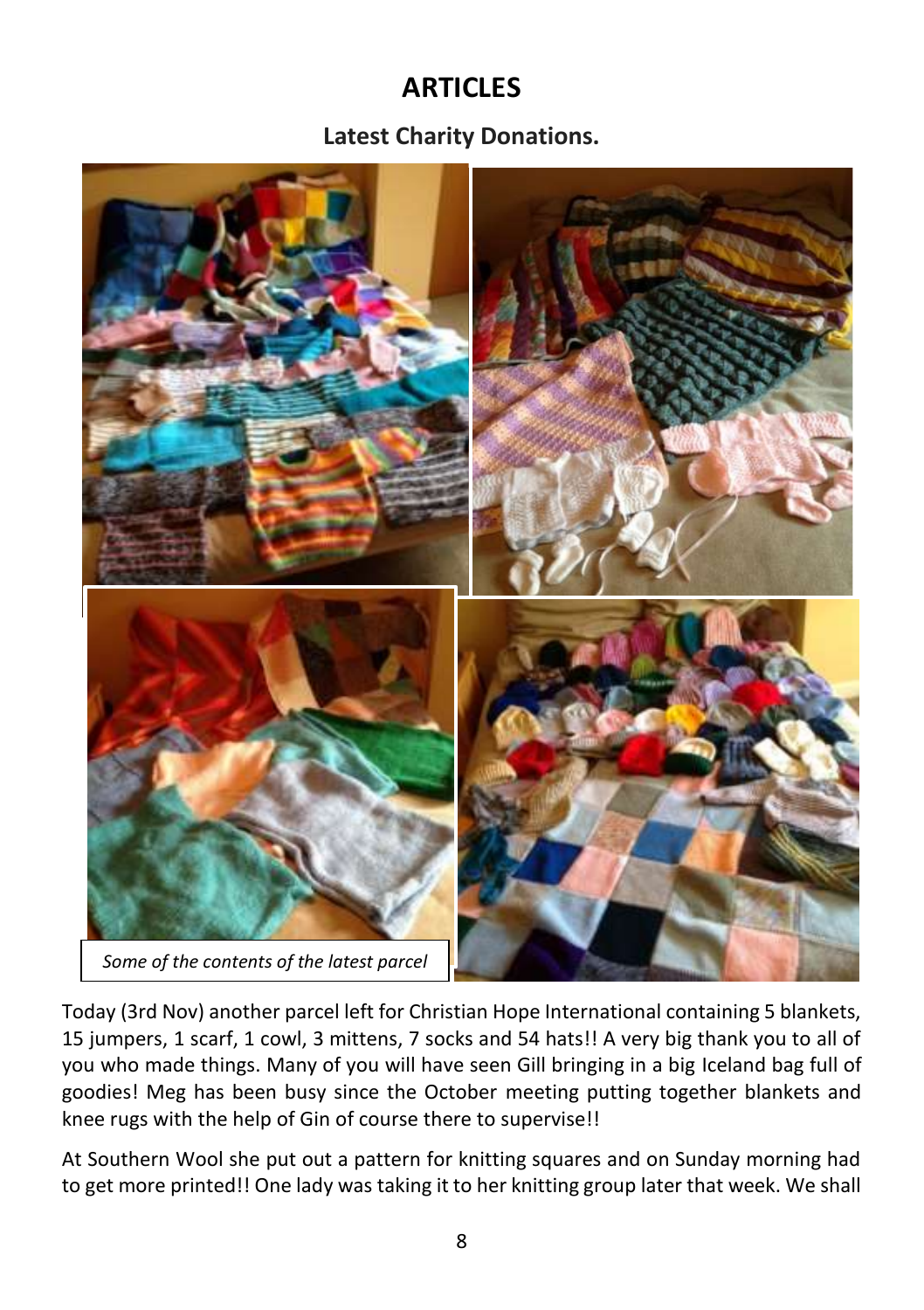see how many arrive on her doorstep!?! If you want to take part, the pattern is later in this issue.

I also have knee rugs, shawls and prem baby outfits for the Royal Berks hospital and will arrange collection soon.

It is a wonderful way of using up spare yarn and giving comfort to so many. Thanks

**Rosie Price**

### **Shedfield Shindig**

In early September, five spinners were invited to go to a local village fete which was going to be a get together for local folk to enjoy an afternoon of relaxation and enjoyment after all the Covid restrictions. It was to be just from 2pm to 4pm on a Saturday afternoon, with no raffle or tombola, just a few gazebos/tents and some lovely live music.

Us spinners arrived and needed to wait a little while for the gazebo to be erected, amid some blustery winds which threatened to blow the gazebo away. it was safely pegged down and we set up our stand and wheels. The sun came out and was lovely and warm, and then people of all ages came along to the show.

There was plenty of entertainments and stands.....a bouncy castle, a well-attended ice cream van, candy floss stand, and bacon butties which was popular. The tea tent, which was very busy too, was selling lots of home-made cakes and drinks, with a lot of queues, however the live music playing sixties, seventies and eighties music was very popular. Many people came to see our stand and were very pleased with the afternoon entertainment. Spirits were definitely lifted, with many smiling faces.

Although the show was supposed to finish at 4pm, as there were so many people still around, the music kept playing and the tea tent kept open, until 5pm. It was a memorable afternoon, enjoyed by most of us, especially as we haven't had many shows this last year or two!

As a postscript, can I say how much I enjoyed the November guild talk on John Winchcombe, alias Jack of Newbury. Such a wonderful amount of information and knowledge, that I came away feeling very inspired on how Newbury became a very important town in the Tudor times and helped to influence it for future years.

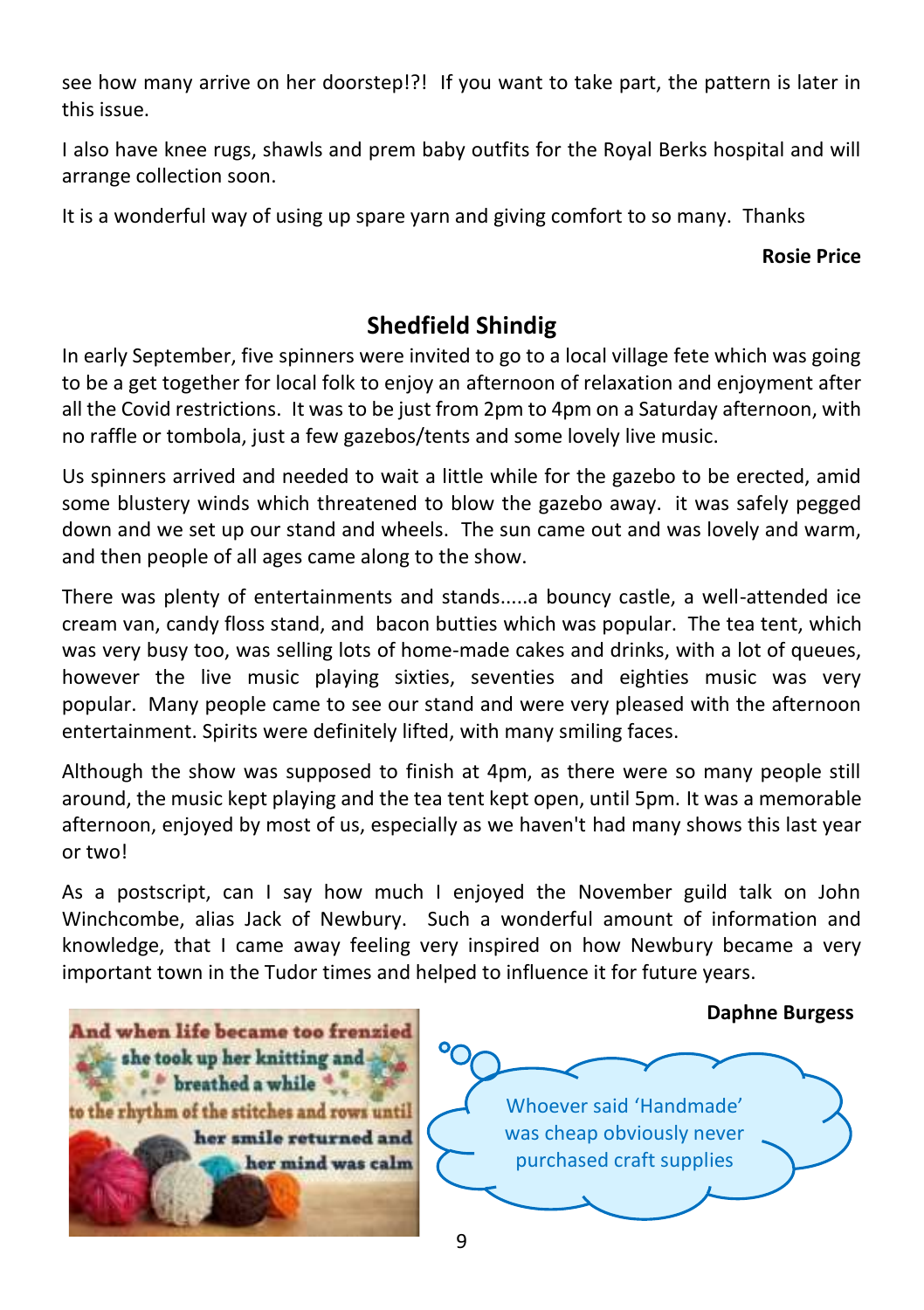#### **Masham Sheep Fair**

In recent years we have enjoyed several holidays in Yorkshire and on one occasion timed our visit to coincide with the Masham Sheep Fair, held over two days, normally the last weekend in September, in Masham's large town square which is surrounded on all sides by honey-coloured stone buildings.

We arrived early on the first day to look around before it became too busy. I made a



beeline for the fleece sale held by the Rare Breeds Survival Trust in a tent tucked away in the school



*Great Wheel and competition entries*

fleece and a midbrown Ryeland fleece which we somehow made room for in the car when we travelled home after our

holiday. Soon the town square was a noisy, happy mass of people and sheep. The two main cafes, Johnny Baghdad's Cafe on the Square and the Bordar Tea House were both doing a brisk trade, with a long line or local people queueing at the serving hatch of the tea house for refreshments.

yard, only to find that I was already late, people had started to queue from 8.00am! Luckily there were many good fleeces still to choose from with good advice from Peter Conwell who, with his wife Jean, have run he fleece sale for the past twenty years. I

came away with a glorious dark brown and white Jacob

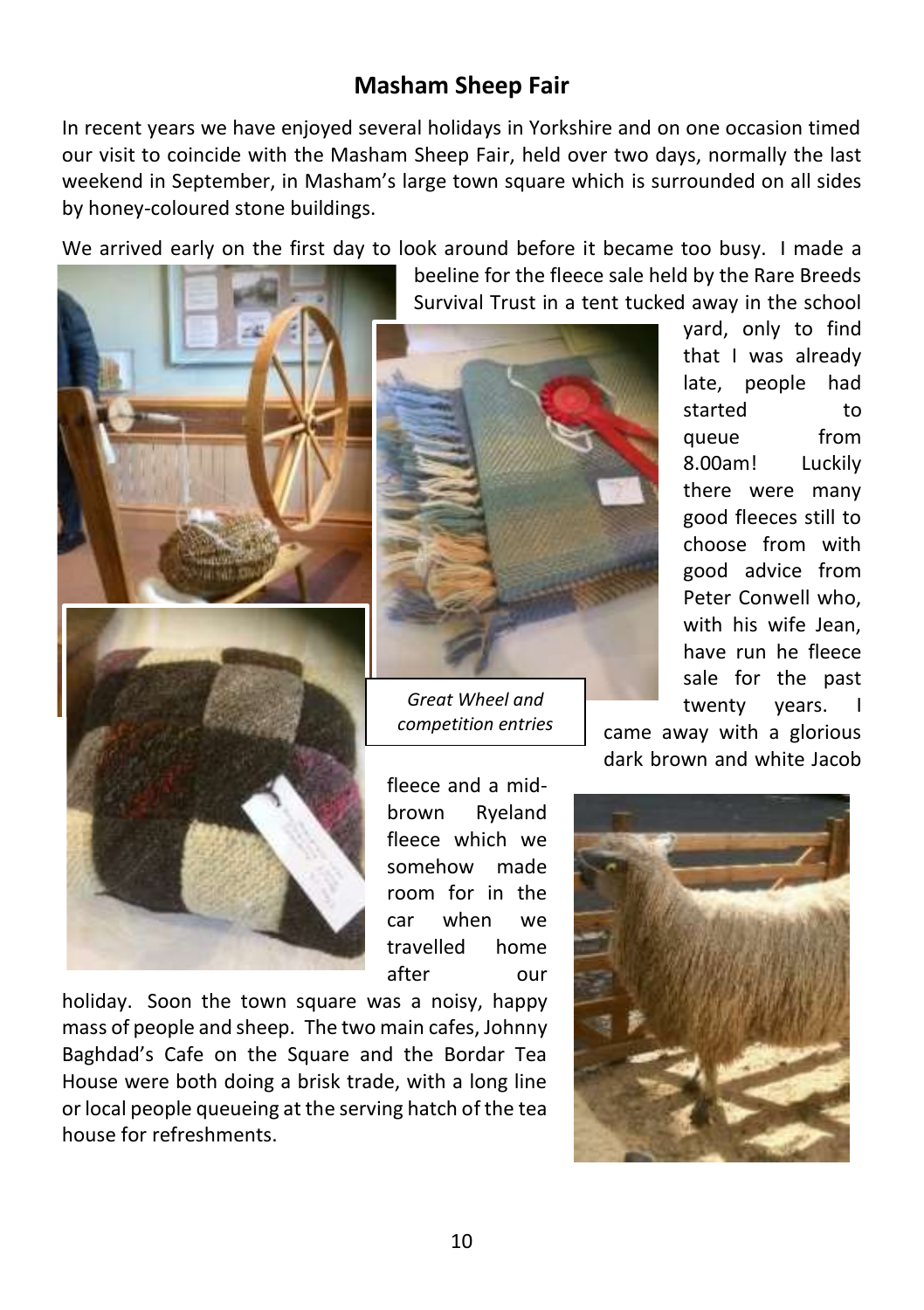The town hall was also busy, with the trade stands downstairs, including Coastal Colours and Wensleydale Longwool Sheep Shop. Local craft stalls were located upstairs, together with the exhibits in the Woolcraft Competition, categories included Handspun Wool, Dyeing and Weaving. There was an opportunity to





have a go on a Great Wheel which was not as easy as it looks!

In the square outside stalls were selling a range of goods from outdoor clothing to local cheeses. A children's funfair filled another corner of the square, and above all the noise the judging was continuing. There were many categories, with the judging taking place over two days. Too many breeds to list here but they included North Country Cheviot, Dalesbreed, Wensleydale, Blue Texel and some primitive breeds.

The main hall of the school building was occupied by the Craven and Bradford guilds. They each had tables lining two sides of the hall with items for sale and demonstrations taking



place. One lady was weaving semi-circular rugs on a peg loom with chunky Rolags of Jacob fleece. It was surprising how quickly the fleece was being used up. I bought a pair of felted Jacob slippers. They are warm and cosy and perfect to wear whilst spinning. There were further stalls in the field beyond the churchyard, events here included sheep racing and sheepdog trials. Morris dancing, hand bell ringing and brewery tours were also taking place,

© The Trustees of the British Museum *[Li](https://www.britishmuseum.org/collection/term/BIOG79003)nk to the British Museum connected to this picture*

together with the Bishop Blaine procession preceded by a silver band. I hadn't heard of Bishop Blaize but a quick google search revealed him to be the patron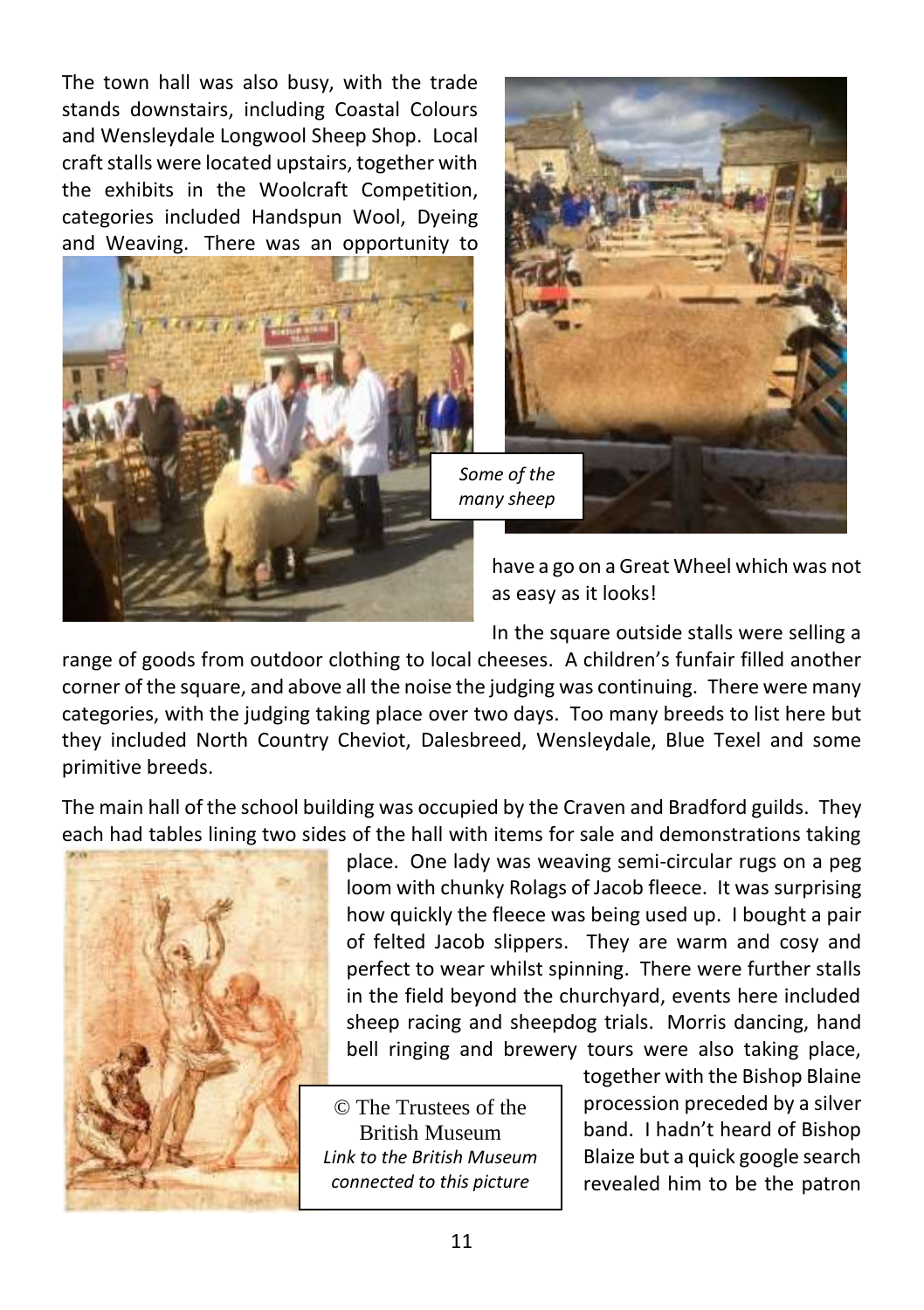saint of woolcombers and the British Museum website has a brief description his life and painful ending (which involved woolcombs).

We stayed near Leyburn, and spent the rest of the week exploring and returning to favourite haunts. I was navigating so was able to plan routes to include visits The Threshing Barn in Reeth, Andrea Hunter, a felt artist based near Hawes, and the Wensleydale Longwool Sheep Shop in Leyburn itself.

It is worth the long drive to get there, Yorkshire is a wonderful place to visit with much to offer all the year round and we have many happy memories of the area.

#### **Anne Reddan**

#### **FINAL NOTES ON THE GUILD EXHIBITION 2021**

The exhibition finished on Sat 18<sup>th</sup> September, and on the Monday Jennifer and I turned up to take down all the items after a very successful 4 weeks. It took a lot less time to take everything down than it did to put up. We arrived about 10.00, and by the time the first members arrived to collect their pieces everything was basically down and packed ready to take away. This was a good job, as the group who were going to have the room next arrived to start work while we were waiting for the last few members to collect. We finished the whole event with lunch by the canal, a lovely end to it all.

I wrote in the last shuttle about the many magnificent pieces in the exhibition, so this time I'm going to look back at the exhibition from the point of view of the responses we received from visitors. I did say that there were 96 items exhibited, although a couple of these contained multiple sub-items. We had 178 votes cast for the favourite exhibit. Although Drusilla Dragon gained by far the most votes, there was a wide spread of voting across the various exhibits.

There were fewer votes than in 2017, but the COVID situation did mean we had fewer visitors, especially as the museum was not open on the Bank Holiday, or on Sundays, both times when visitors would have likely 'dropped in'.

As normal, even fewer visitors actually took the time to write in the Visitor's book. We did think a bit about what could be done in the future to improve this, but I think it will always be a small number. However, those who did were always complementary. Words that were occurred included 'Inspirational', 'Amazing', 'Creative', 'Beautiful'… and many more. Those of us who stewarded will also have hear the same words spoken by the many who did not actually write anything down. The wonderful Jellyfish mobile inspired many teachers, I lost count of the number of times I hear one say something like "we're working on jellyfish this term, what a great way to present it".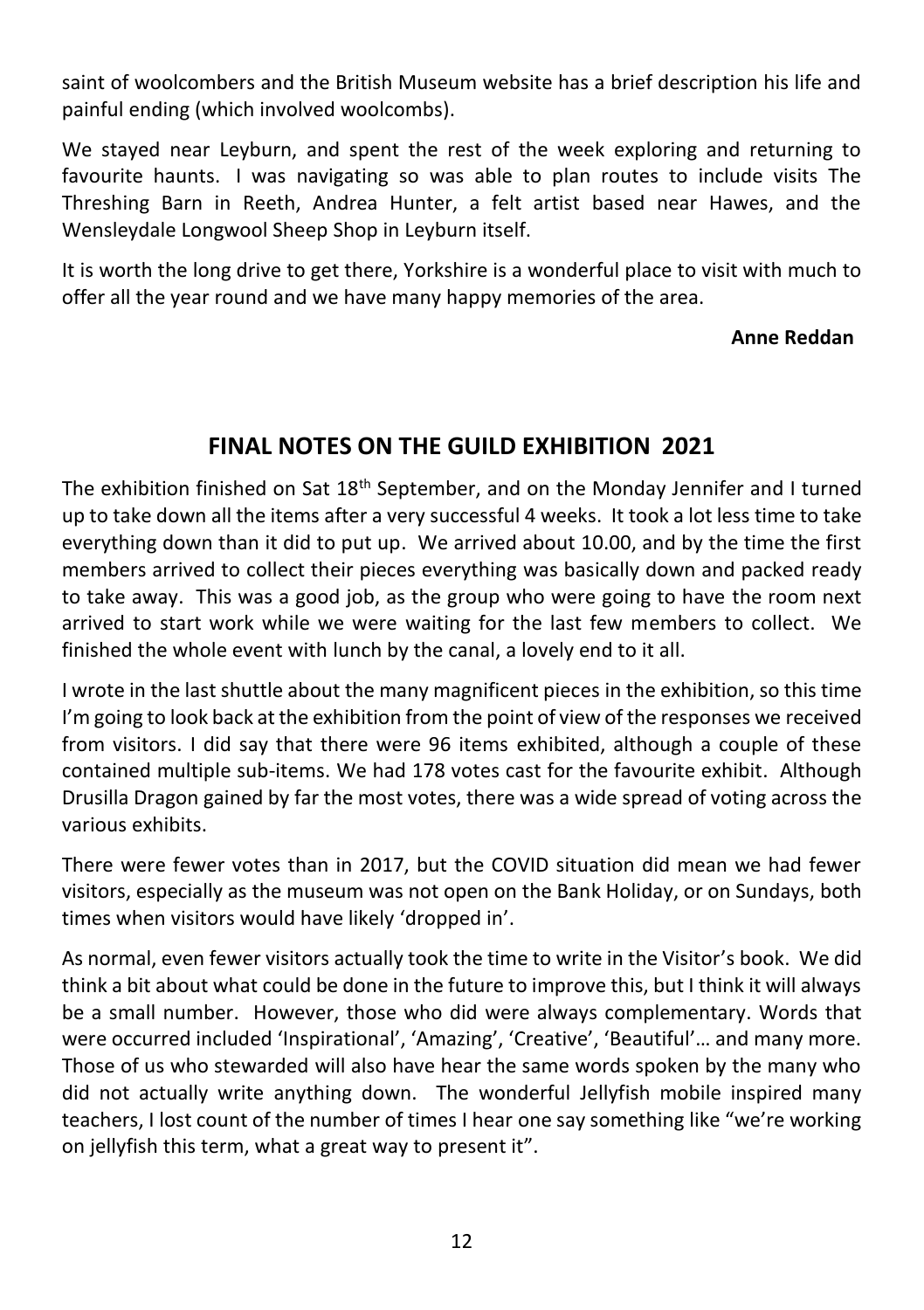

*Janet and Sara from The Threshing Barn at the exhbition*

We were all delighted and amazed to see our exhibition on the Facebook page of 'The

Threshing Barn'. Janet and Sara had gone looking around Newbury before setting up for the Southern Wool Show, and had found the exhibition. They were very complimentary about it.

So, as we pull the curtains on this exhibition, we can be proud of what our Guild has managed to do despite the difficulties of COVID. We should all also start looking forward to 2023, and the next exhibition. Jennifer and I will be passing the reins onto a new team, so we will see fresh ideas, and no doubt an even more amazing example of Kennet Valley Guild's skill and imagination. The Theme of the next exhibition will be voted on at the December meeting, so watch out for the announcement post that meeting. August 2023 is not far away – it goes very quickly, so don't forget to get a head start…

**Lynne Harper**

## **Southern Wool Show, 4th & 5th September 2021.**

Lockdown has made people realise how important a hobby is. Meg printed cards with guild logo and website so fingers crossed we shall have visitors at the November meeting. Already in October we welcomed Janet Patterson and introduced her to fill gaps and hope to have her spinning next time.

It was such a lovely show again so nice to see guild members in person after so many months. A big thank you to everyone who demonstrated and hope to see you at Newbury Racecourse 3rd and 4th September 2022, tickets on sale in June!!!!

**Rosie Price**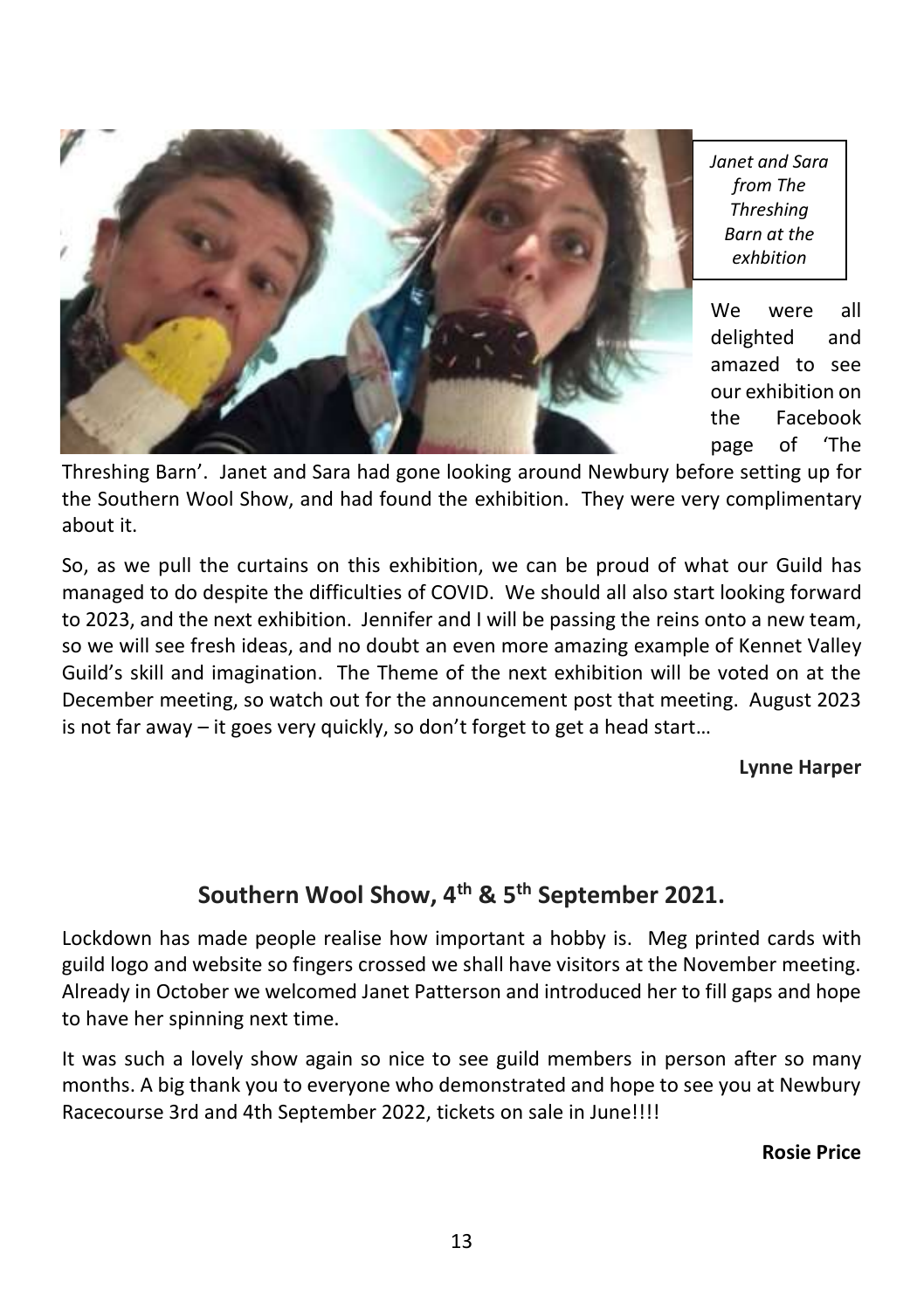#### **Review of 'Threads in Sheds' Exhibition,**



*on Leaf*

I visited the British Tapestry Group's Exhibition at Whitchurch Silk Mill in November. I have great admiration for the patience of weavers who produce large, detailed tapestries.

Two exhibits particularly caught my eye. I was

fascinated by the leaf with the silk moth on it. I would have liked to lift it up to see how the ends

were finished but of course I could not! I also loved the reeds and birds in Elizabeth

Chester's piece "Hidden". I have to admit that I would like to crop part of the lower section. Weaving sideways has not worked so well with the water and I also feel the work would be better balanced with less of it.

I often wonder about variations in colour perception. One or two of the exhibits made me wonder how anyone could work or live with the colour combinations used. Others were too busy for my taste, but I am very much a "more is less" person. This was confirmed when I looked at the range of small pieces which were on

display. There were several which tempted me not just because of the prices!



*Hidden* 



*A selection of the many small pieces in the exhibition.*

**Angela Pawlyn**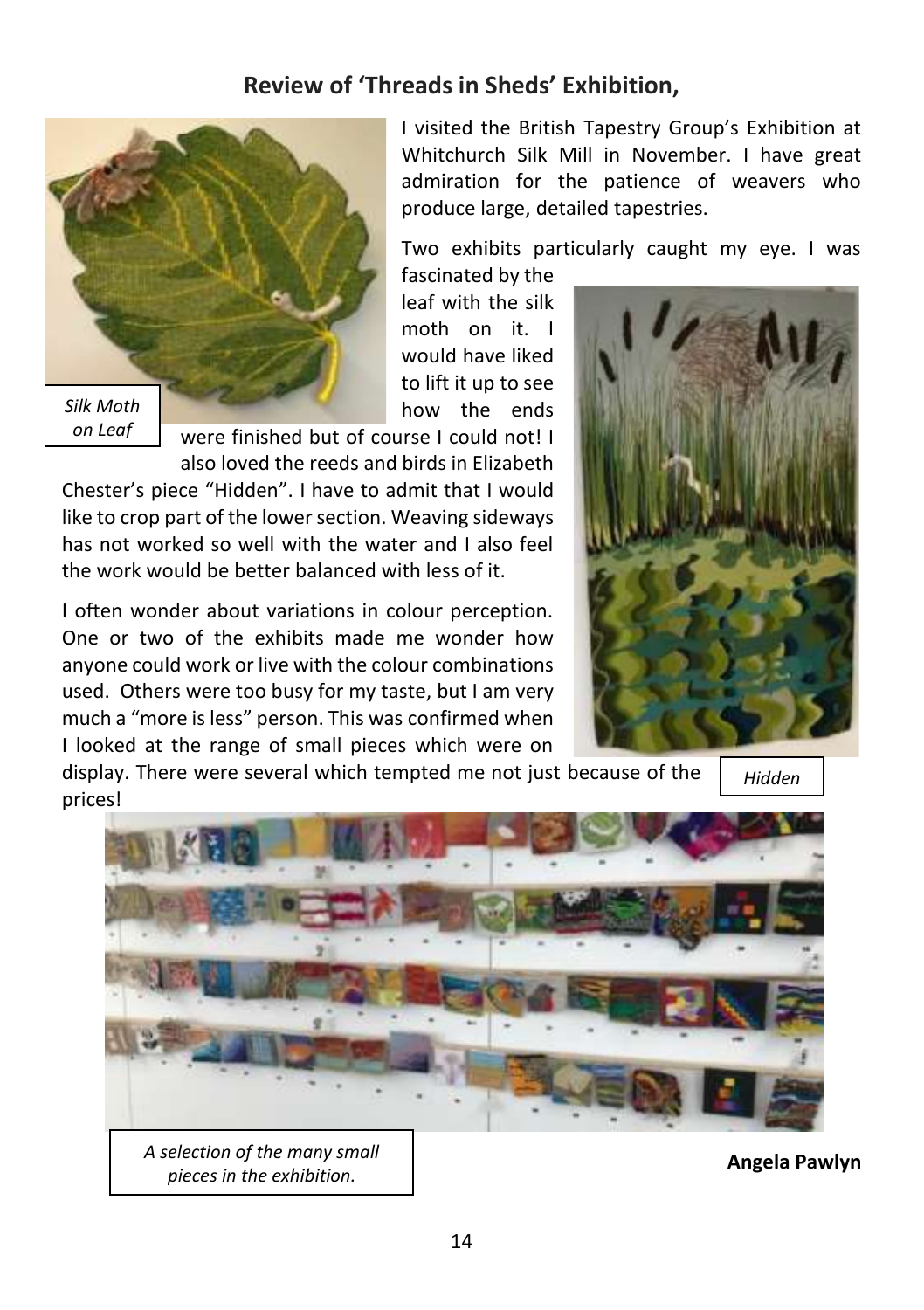#### **Would you like to join in with our Charity Project?**

Grab a ball of wool (DK is good) and a pair of needles (4mm works well) and get knitting.

The pattern is really simple:

**Cast on 1 st. Knit into front and back of st. 2sts Knit into front and back of 1st st, knit next st. 3sts. Knit into front and back of 1st st, knit to end. 4 sts. Repeat the last row until the side edge of your triangle measures 6 inches. Next row: k2tog, knit to end. Repeat the last row until you have 2 sts remaining. K2tog and fasten off.**

There you go, one 6 inch square knitted! Easy, isn't it?

Please darn in all ends on your squares, it helps us to get them made up into knee rugs or blankets quicker.

Contact Meg Crowther when you are ready to pass your squares on to the Guild for finishing, and we will sort out collection or delivery.

#### **Meg Crowther**

#### **BIRTHDAYS**

We normally acknowledge birthdays that are happening in the following month during our Guild Business meeting each month, Unfortunately, we have missed the last 3 months, and will miss the next 3 months, So, on behalf of KVGWSD, I would like to wish all our members felicitations for their birthdays.

# **MEMBER'S NEWS/TALES**

#### **Crafting…… Small pearls of Normality**

The last time I went to a normal unrestricted good fun crafty weekend surrounded by lots of my friends was back in March 2019 when Wingham Wools came down to East Hendred. Covid had only just started to be mentioned in the UK but within a week we were in full lockdown. The pandemic and lockdown have taken their toll in so many ways and meant different things to different people. I didn't get to do lockdown I had to keep working but when I complained that what was happening really wasn't safe, I found myself unemployed. The stress of it all and being unemployed was counteracted with a wee bit of crafting. Those that know me will know I don't do Wee anything. I do big things, so I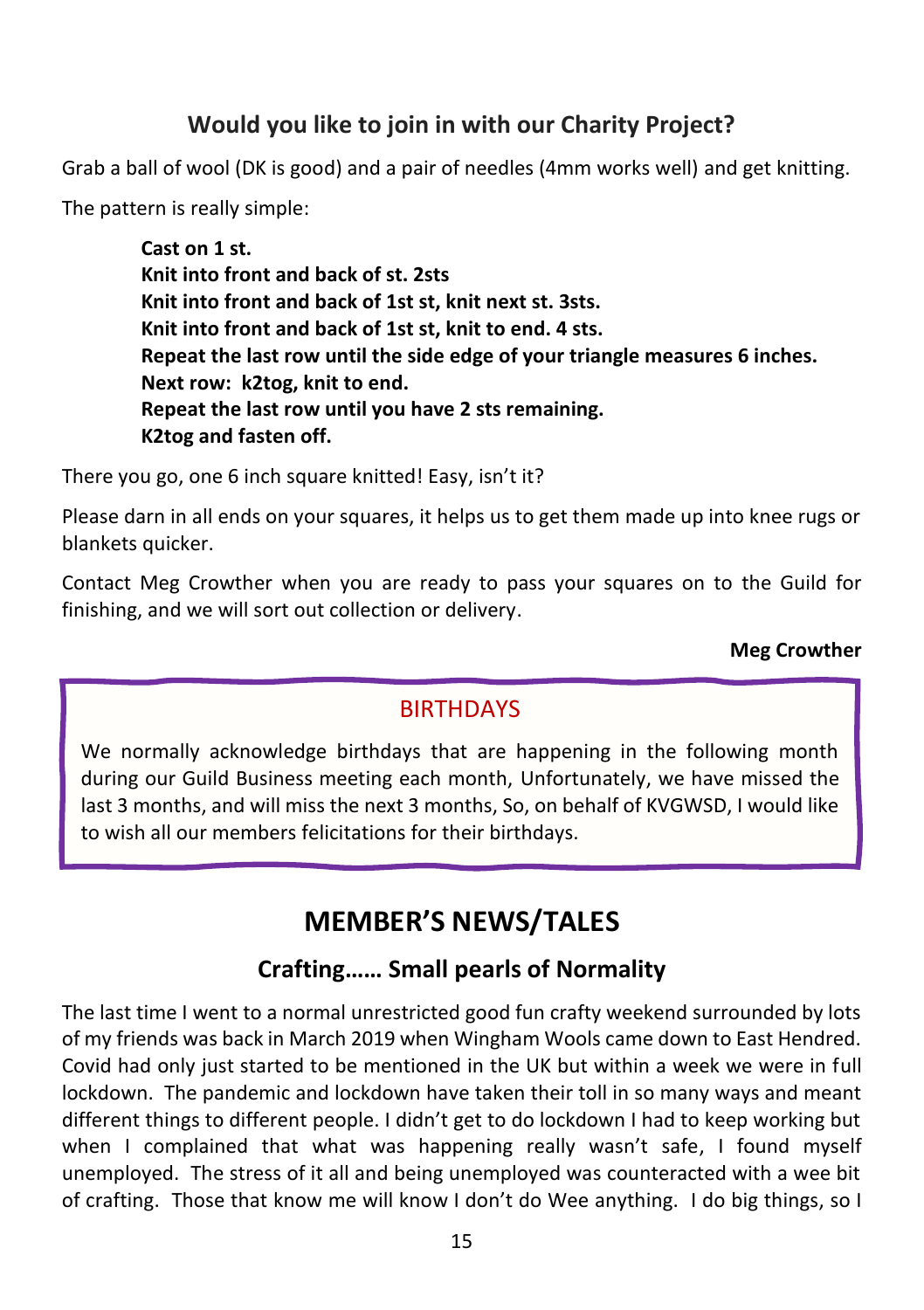started to knit hats and bears and focus on the guild's exhibition to the point that my final piece had 44 components in it. SORRY Lynne and Jenn. I wasn't unemployed for long. I quickly found work as a covid tester, and one job led to another. I found myself in two jobs at once one full on and one deadly quiet. Every cloud has a silver lining having a job with nothing to do allowed me to tackle some UFO's that would never have been completed under normal circumstances. I completed a tapestry I had started back in 1991 and knitted a blanket from wool I had spun over a decade ago. I am not a knitter. My knitting progresses slower that a snail in reverse. BUT I am now the proud owner of a really nice blanket, 5ft square and 63,000 stitches. I knitted the blanket to use up some of my stash but afraid I was going to run out ½ way I spun some more. Of course, I didn't run out, so this resulted in a considerable pile of wool still in the stash. NOW WHAT?? I got out my rigid heddle loom and wove 2 pieces of cloth. Probably the nicest pieces of weaving I have ever done. (Not that impressive as I haven't woven much at all) I now have a blanket and two matching cushions adorning my camper van. More stash busting saw me knit a home grown, home spun very large cushion using Jacob fleece which won the guild's Hawkridge challenge. That too is in my van making the space into a nice cosy retreat that I call my nest.

Looking back, I have worked almost non-stop throughout the pandemic but seem to have so much to show for it artistically and I realise that Guild and all this woolly crafting has helped me through. Crafting has given me the small pearls of normality that I so desperately needed. I spent two afternoons marshalling at the guild exhibition which was wonderful. The exhibition was beautiful and a real tribute to everyone who took part and organised it. I had to laugh, a lot of people tiptoed through quietly respectful of it being a museum but one of the highlights for me was when a man came in who you could describe as a man of the road, except he lived on a boat, so let's say a man of the water or perhaps just a bit RURAL like me. He came through the door robustly and yelled Clucking Bell it's a Clucking wool shop. (Clucking was spelt FO instead of U because he was either Irish or up North and the last word was spelt with an H instead of a B). He was such a lovely interesting and uplifting man to talk to and by the time he left he had taken the time to look at everything with genuine interest and really appreciated what we had all done.

Another pearl of normality was spinning and weaving in a marquee at the Traditional Boat Rally joined by a small group of guild members. Marquee, beer, bacon sandwiches and a small crowd of occasional onlookers. Just like the good old days!! My thanks to everyone who came along. Roll on next year.

Guild Zoom meetings have been fantastic too and it has given so many people the opportunity to keep in touch and also chat to people you maybe wouldn't normally have the time to chat to during a guild meeting. You could put faces to the names you knew but had never met. Then we had the luxury of an actual face to face guild meeting. A really good turnout considering it was a filthy cold day and the doors were opened.

It is easy to sit back and think not much has happened over the last 20 months, but Guild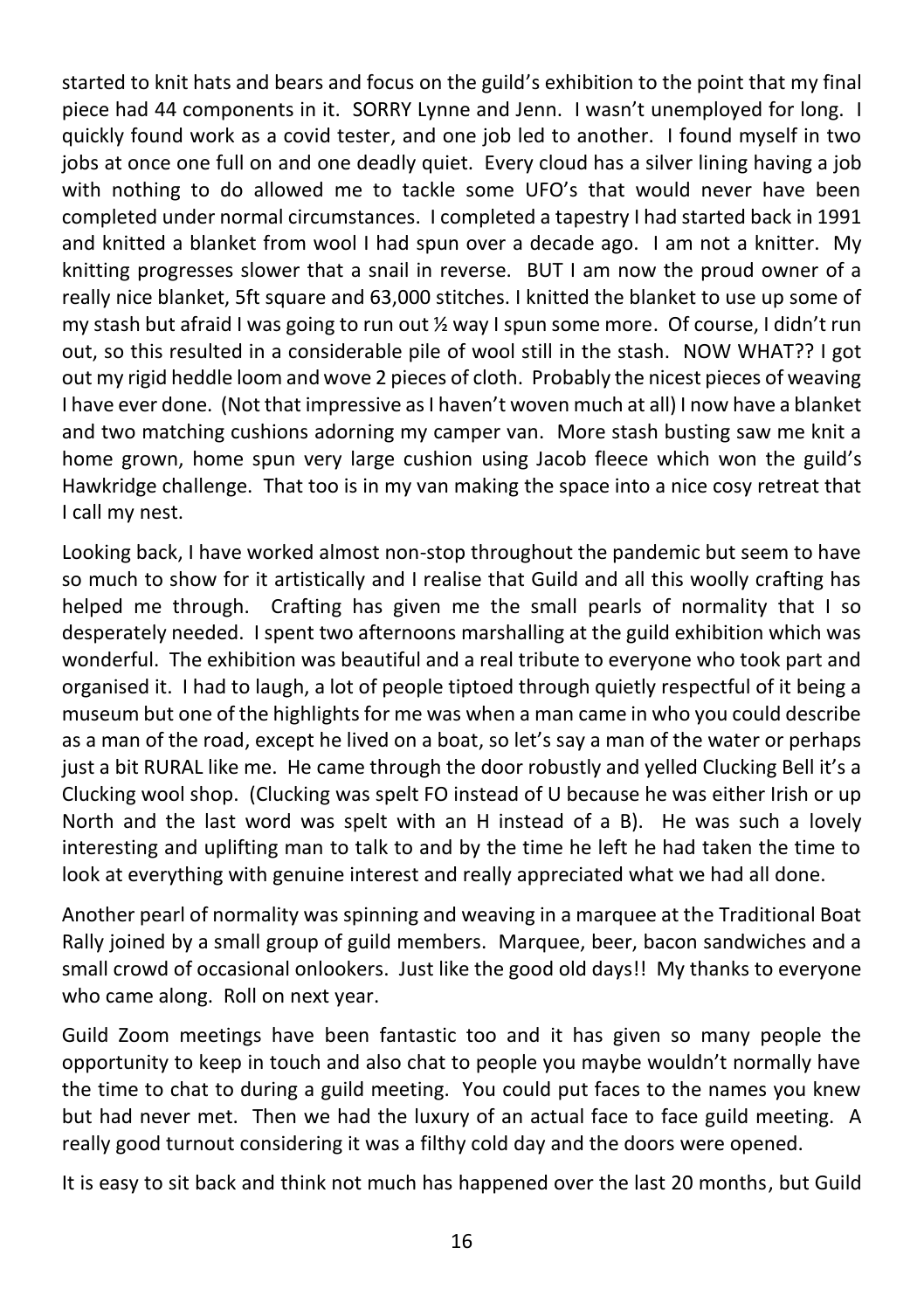has been ticking along quietly with so many people working flat out in the background to keep it going and it is a real credit to everyone on the committee and those giving their time and support. We still have a vibrant good fun and supportive guild when so many other groups have fallen by the wayside due to Covid. I would personally like to say a BIG thankyou to each and every one who has kept the guild going. I am sure most guild members would echo this sentiment too.

Here we are heading to the close of 2021 and I hope that 2022 sees us turn a corner where we can have a much better year with less worries about Covid, more crafting and more face to face contact with all our loved ones, friends and families. Season's greetings and Happy crafting.

#### **Linda Scurr**

#### **Musings on 2020/2021 by Nicky Duncan**

There's no getting away from it, the last 18 months have been difficult in many respects. As free-spirited humans, no-one enjoys having their freedoms curtailed. It was certainly a shock to my system to have to hunker down and retreat from 'normal' life for so long, especially as I felt that my good health, and that of my nearest and dearest might depend on it!

Many of us have kept in touch via our Zoom Chats and that has been such a joyful connection in troubled times. We've covered a multitude of subjects over the months and have found ways to share knowledge, techniques and have even put the world to rights a few times!

Now that we've been able to meet at St. Mary's Church Hall again, we've had the pleasure of welcoming some new 'lockdown' members to an official Guild session and have been able to re-connect with a few of our group who are offline or who's job commitments don't allow them time out for Zooms. A warm Kennet Valley Guild welcome to all.



Through the cooler months, the Friday Chats will still be happening, and we've got a New Year's Day 'Happy New Year Cheers' Zoom on January 1st in the pipeline. Grab a sherry, glass of fizz or a cuppa and let's raise a toast to a positive and sociable 2022.

P.S. Sad to say, I haven't woven anything since September, but I have managed to finish the fringing on my blue plain weave wrap at last. This one was woven on a rigid heddle loom using a randomised yarn warp and an off-white weft.

**Nicky Duncan**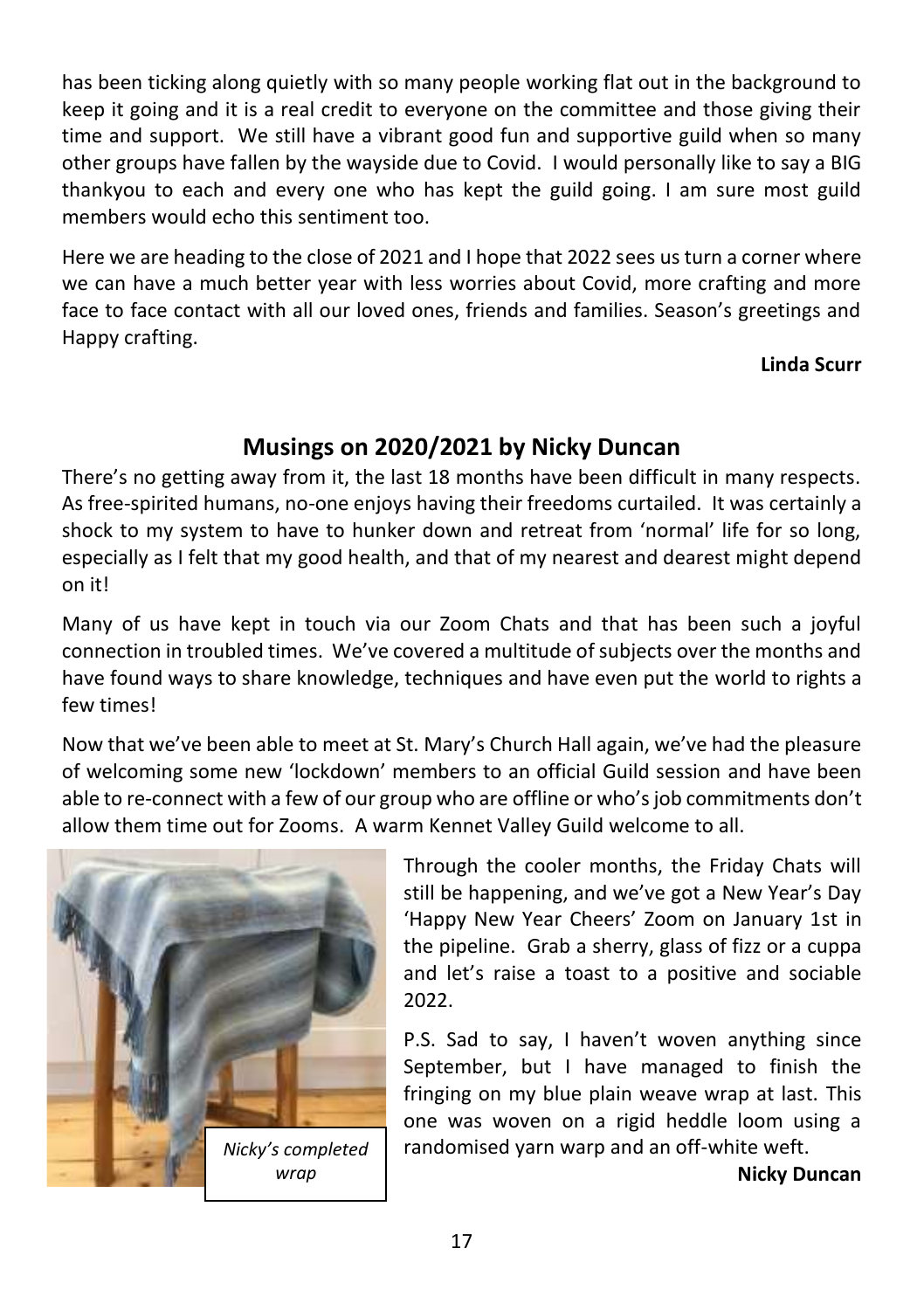#### **BLACK JACK GAME**

The Weavers Group is going to play the Black Jack Game, starting in January 2022. It is played as follows. I hold 70 cards each with a characteristic of a woven piece written on it, for example,

- Use Linen
- Overshot
- Use fancy yarn.

Each person takes 3 cards (at random) and looks at them. Sometimes one card stands out as unusable with the other two and that one can be returned, and another card taken. The whole group can discuss what might be done and that member will go away and weave whatever they like driven by what the cards say.

We have played this game in the past and it produces some very interesting results. You can just do small samples or a larger project, set of handtowels, a runner, whatever. The cards will be handed out at the Speen Hall Weave meeting at the end of January, and we will hold a display of samples for the Guild at the May Guild meeting. That gives each of us 3 months to come up with a weave which fits your cards. One rule is that you need to weave one sample for the Group archives. We have this display at the end so that everyone can see what the cards were.

So, if anyone has questions or wants to join in and cannot make the January meeting, please get in touch with me.

#### **The coordinator, Pat Foster.**

#### **Do you want to cut down on your stash?**

How about using the sales table at the monthly Guild meeting? Bring your items along and add them to the table. The price you wish to charge, should be marked on the item. The table will be overseen by a Guild member who will collect the money for items sold.

This service is provided to help members, and to add to Guild funds, in the form of a 10% commission on items sold.

Items added to the table should be related to our members interests, i.e. with a link to textiles in some way.

18



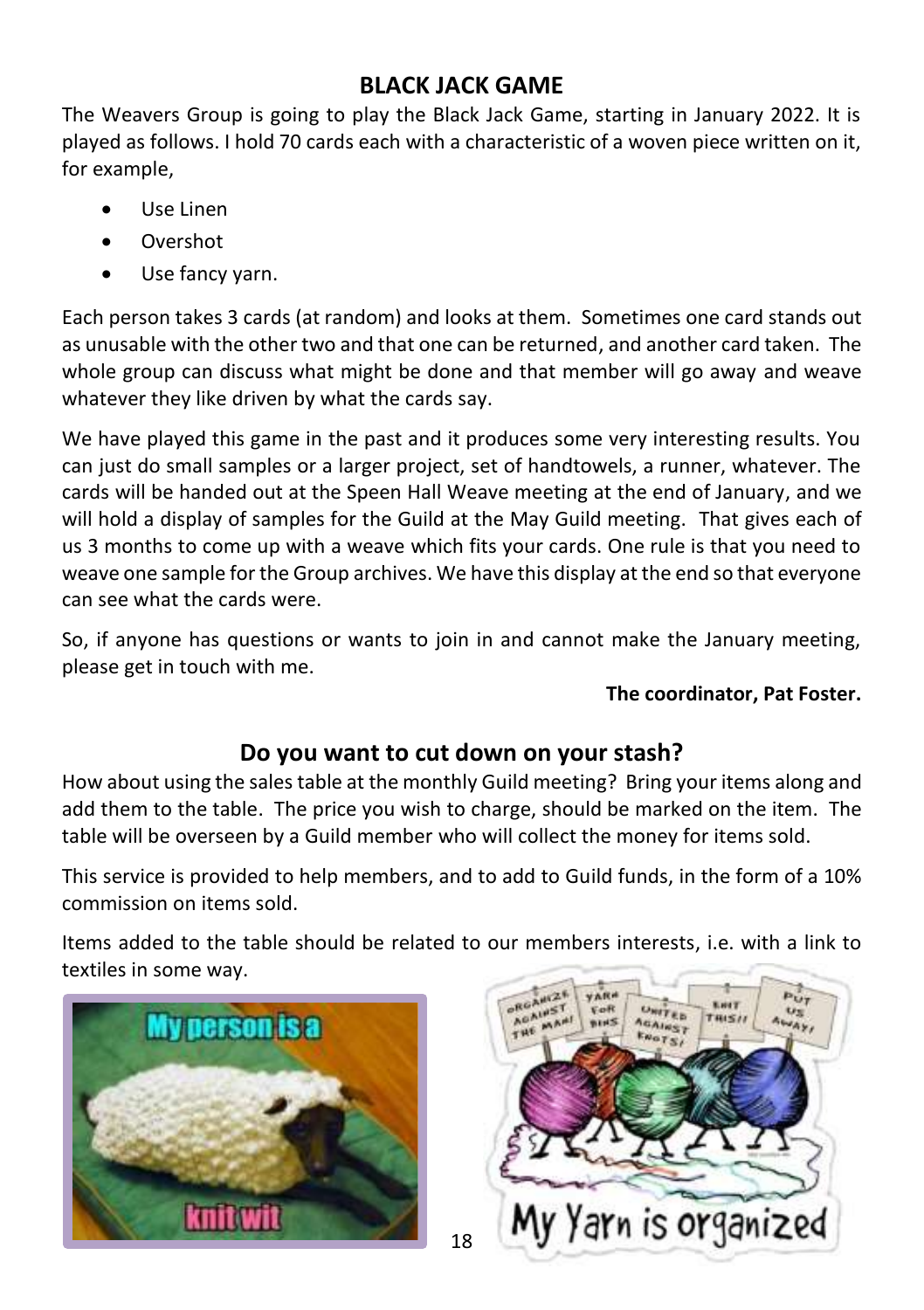# **CRAFT SOCIALS**

#### **Aldbourne Braid Days**

Aldbourne Braid days almost started again this December, but with the onset of the new variant and worries about infection it was felt necessary to cancel. Hopefully we will see this change in the new year – watch this space.

Please contact **Sal Shepherd** for details.

#### **Weavers' Chat**

The Guild weavers normally meet at Speen Parish Hall, Newbury, RG14 1RJ on the last Saturday of the month from 9.30 – 13.30. It is called "Weavers' Chat", but braiders can come with inkles, marudai etc and lace makers with pillows as it is all weaving. In fact all Guild members are very welcome to come along to see what we are doing and find out what weaving is all about. In January we will be starting the 'Black Jack Challenge' - See Pat's article above. (There is no meeting in December.)

## **Moulsford Spinning & Craft Group**

In normal times we meet on the **2nd Thursday of every month** at Moulsford Pavilion. (This is different to pre-covid)There are usually spinners, weavers, felters, a basketmaker and knitters there so do come and join us. For more information contact **Linda Scurr** or **Rosie Price**

## **Newbury Crafters**

Newbury Crafters normally meet on the **3rd Saturday of every month** at Speen Parish Hall, Newbury, RG14 1RJ from  $2 - 5$  pm. Come along to this social afternoon with your own craft project and meet people with other craft interests for an exchange of ideas.

For more details contact **Sue Davies**